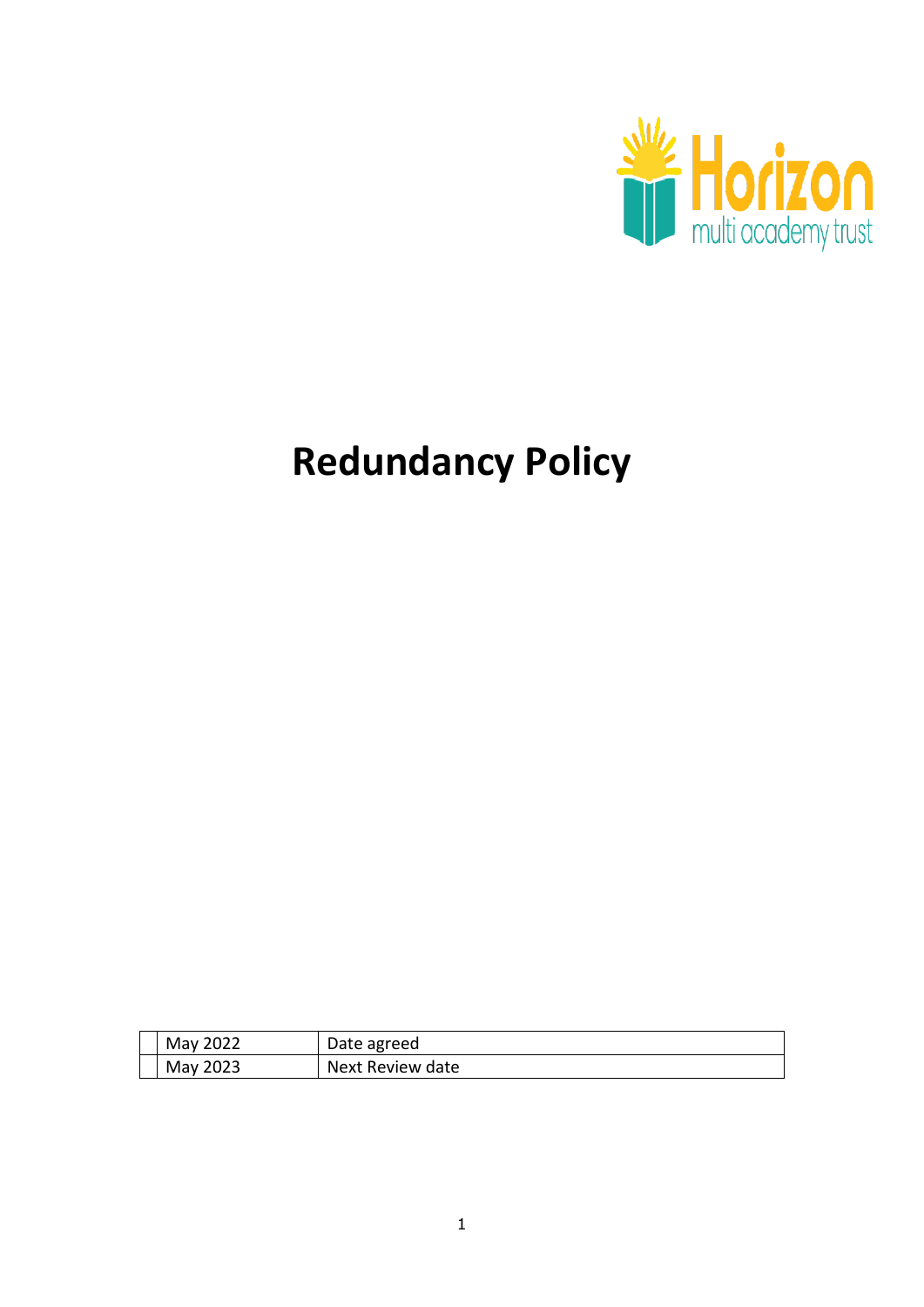# **Contents**

- 1.0 Introduction page 3
- 2.0 Consultation page 3
- 3.0 Selection page 3
- 4.0 Notice of redundancy page 3
- 5.0 Redundancy Payment page 4
- 6.0 Appeal page 4
- 7.0 Alternative Employment page 4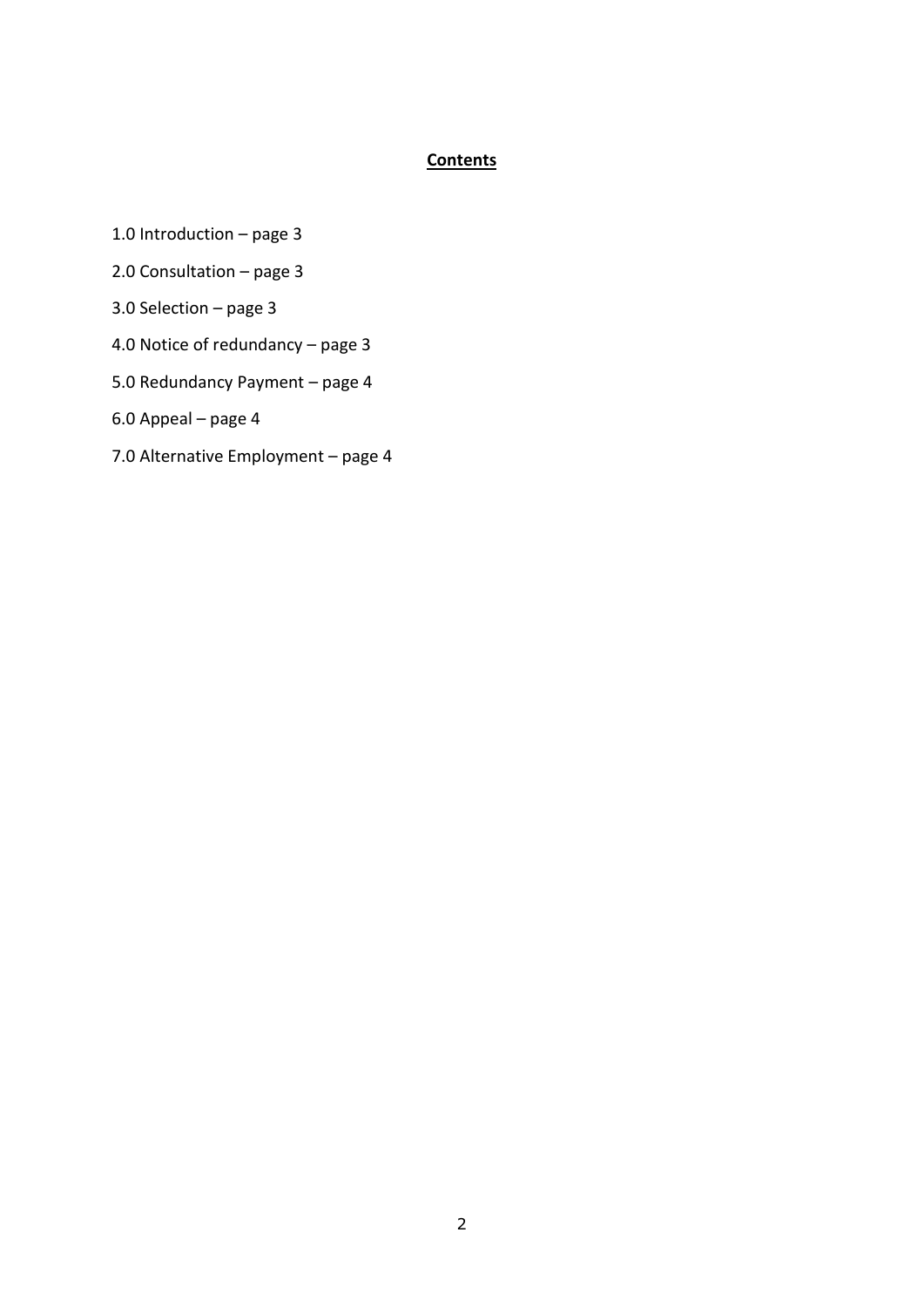#### **1.0 Introduction**

We recognise that there may be circumstances when staffing requirements change and compulsory redundancies cannot be avoided.

Where compulsory redundancy is likely, we will handle the redundancy exercise in a fair, consistent and sympathetic manner.

In following the redundancy procedure set out in this policy, we will not discriminate directly or indirectly on grounds of age, disability, gender reassignment, marital or civil partner status, pregnancy or maternity, race, religion or belief, sex or sexual orientation. Part-time workers and fixed-term employees will not be treated less favourably than fulltime or permanent comparators.

The aim of this policy is to outline the procedures that will usually be followed in cases of redundancy, ensuring compliance with employment law

This policy applies to all employees who are affected by a potential redundancy situation. It does not apply to workers, agency workers, consultants or contractors.

This policy does not form part of an employee's contract of employment and we reserve the right to amend or replace this policy at any time.

#### **2.0 Consultation**

Where compulsory redundancies are necessary affected employees will be notified. We will discuss with them the redundancy procedures to be followed and the selection criteria to be applied.

#### **3.0 Selection**

Selection of those employees potentially at risk of redundancy will be undertaken using objective selection criteria, which will be consistently applied, and based on the skills required to meet the Schools existing and foreseeable business needs.

A record will be kept of the selection process and results.

We will consult individually with you if, after the application of the selection criteria, you have been provisionally selected for redundancy. You can attend this meeting with a work colleague or trade union representative

#### **4.0 Notice of Redundancy**

If you are selected for redundancy, you will be given notice of termination of employment in accordance with your contractual notice and subject to minimum statutory requirements.

We, at our absolute discretion, may make payment in lieu of notice for all or part of the notice period.